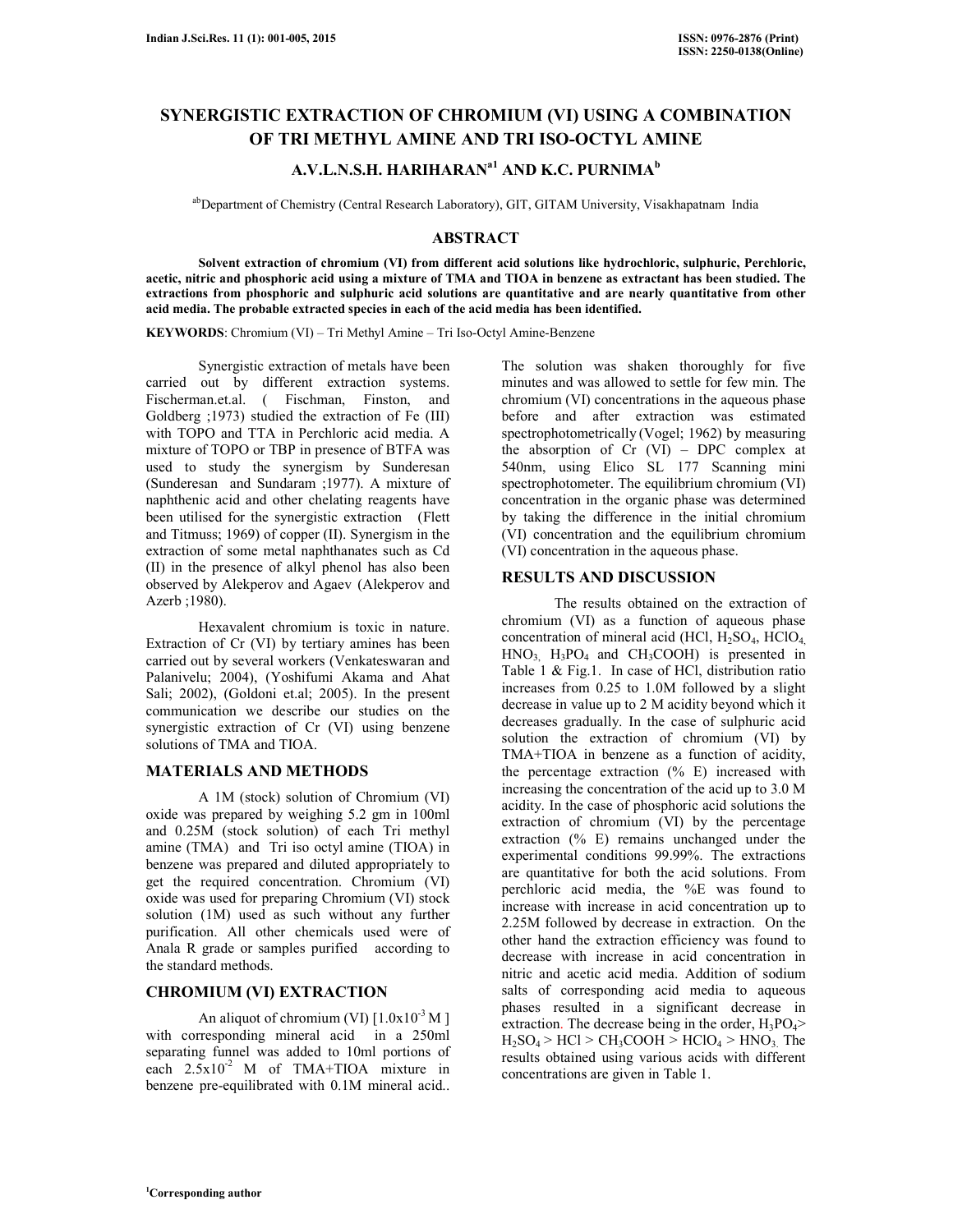

|  |  | Table 1: % Extraction of chromium (VI) |  |
|--|--|----------------------------------------|--|
|--|--|----------------------------------------|--|

| $[Cr (VI)] = 1.0x10^{-3} M$ |       |           |           | $\text{[TMA+TIOA]} = 2.5 \times 10^{-2} \text{M}$ |                  |                      |
|-----------------------------|-------|-----------|-----------|---------------------------------------------------|------------------|----------------------|
| Molarity                    | HCl   | $H_2SO_4$ | $H_3PO_4$ | HCIO <sub>4</sub>                                 | HNO <sub>3</sub> | CH <sub>3</sub> COOH |
| (M)                         | $\%E$ | %E        | %E        | %E                                                | %E               | %E                   |
| 0.1                         | 99.86 | 99.92     | 99.99     | 99.15                                             | 99.85            | 99.87                |
| 0.25                        | 99.90 | 99.93     | 99.99     | 99.30                                             | 99.84            | 99.91                |
| 0.5                         | 99.90 | 99.93     | 99.99     | 99.42                                             | 99.64            | 99.91                |
| 0.75                        | 99.91 | 99.97     | 99.99     | 99.55                                             | 99.62            | 99.90                |
| 1.0                         | 99.91 | 99.97     | 99.99     | 99.66                                             | 99.60            | 99.87                |
| 1.25                        | 99.89 | 99.97     | 99.99     | 99.81                                             | 99.52            | 99.87                |
| 1.5                         | 99.89 | 99.97     | 99.99     | 99.86                                             | 99.52            | 99.88                |
| 1.75                        | 99.89 | 99.98     | 99.99     | 99.90                                             | 99.36            | 99.85                |
| 2.0                         | 99.89 | 99.98     | 99.99     | 99.91                                             | 99.32            | 99.84                |
| 2.25                        | 99.87 | 99.98     | 99.99     | 99.91                                             | 99.26            | 99.82                |
| 2.5                         | 99.87 | 99.98     | 99.99     | 99.90                                             | 99.23            | 99.82                |
| 3.0                         | 99.87 | 99.98     | 99.99     | 99.87                                             | 99.21            | 99.80                |

### **COMPOSITION OF THE EXTRACTED SPECIES**

 The composition of the extracted species was determined by the extraction isotherm method (Davis and Prue;1955) and the distribution ratio

method (Neuss and, Rieman ;1934). The maximum loading of  $1.0x \t10^{-3}$  M TMA+TIOA with chromium (VI) at aqueous acidity  $(0.75M H<sub>2</sub>SO<sub>4</sub>)$ , yielded a mole ratio of the [extractant] to [chromium (VI)] <sub>org</sub> unity (Fig. 2)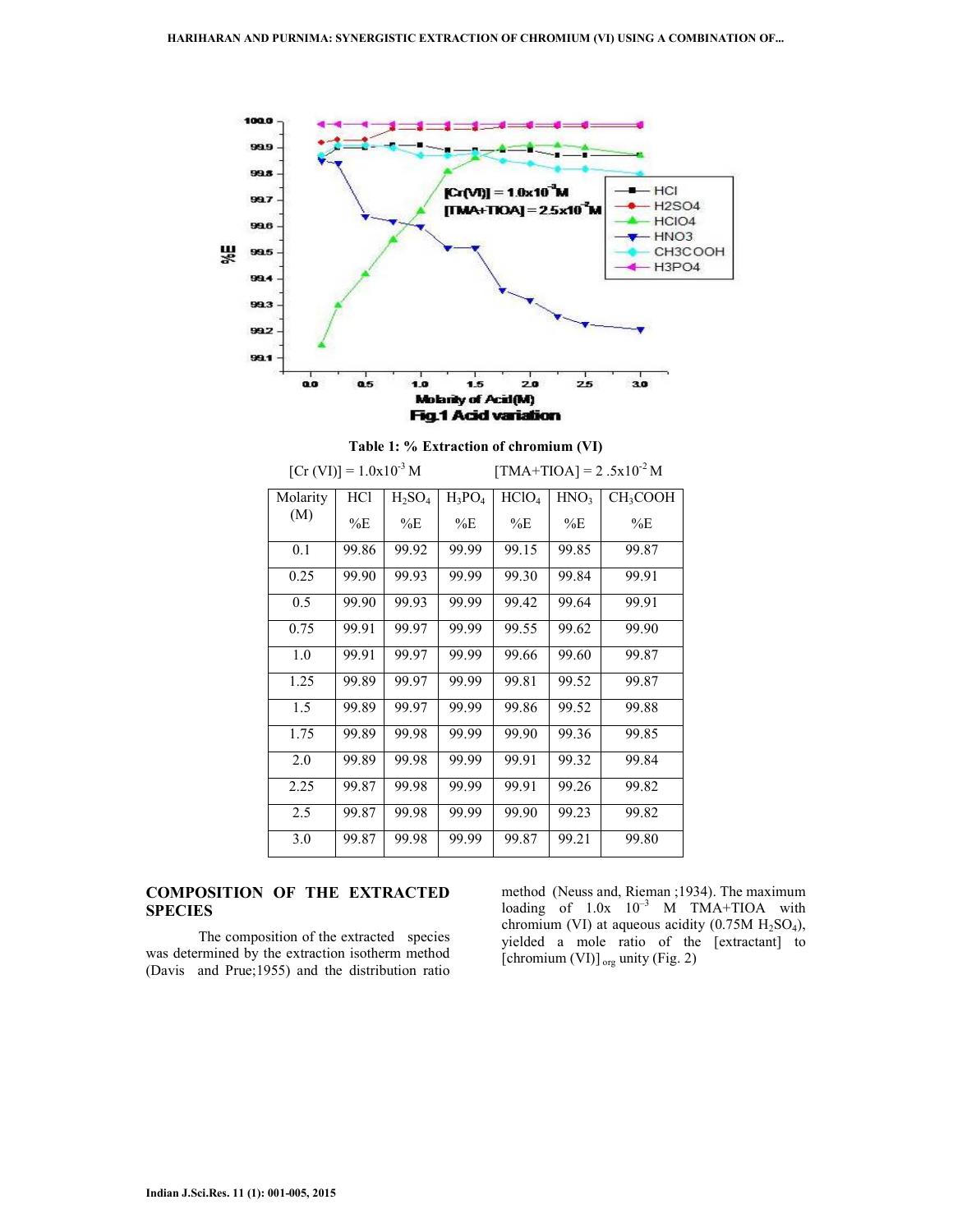

 The log-log plots of Log Kd Vs Log TMA and /or TIOA from invariable concentrations of the acid (HCl,  $HCIO<sub>4</sub> HNO<sub>3</sub> H<sub>3</sub>PO<sub>4</sub>$  and  $CH<sub>3</sub>COOH)$  solutions (1.0 M) gave straight lines with slope one irrespective of the acid concentrations used. With sulphuric acid solutions the log-log plot gave straight line of slope two. Representative plots have been provided in Fig. 3 & Fig. 4.